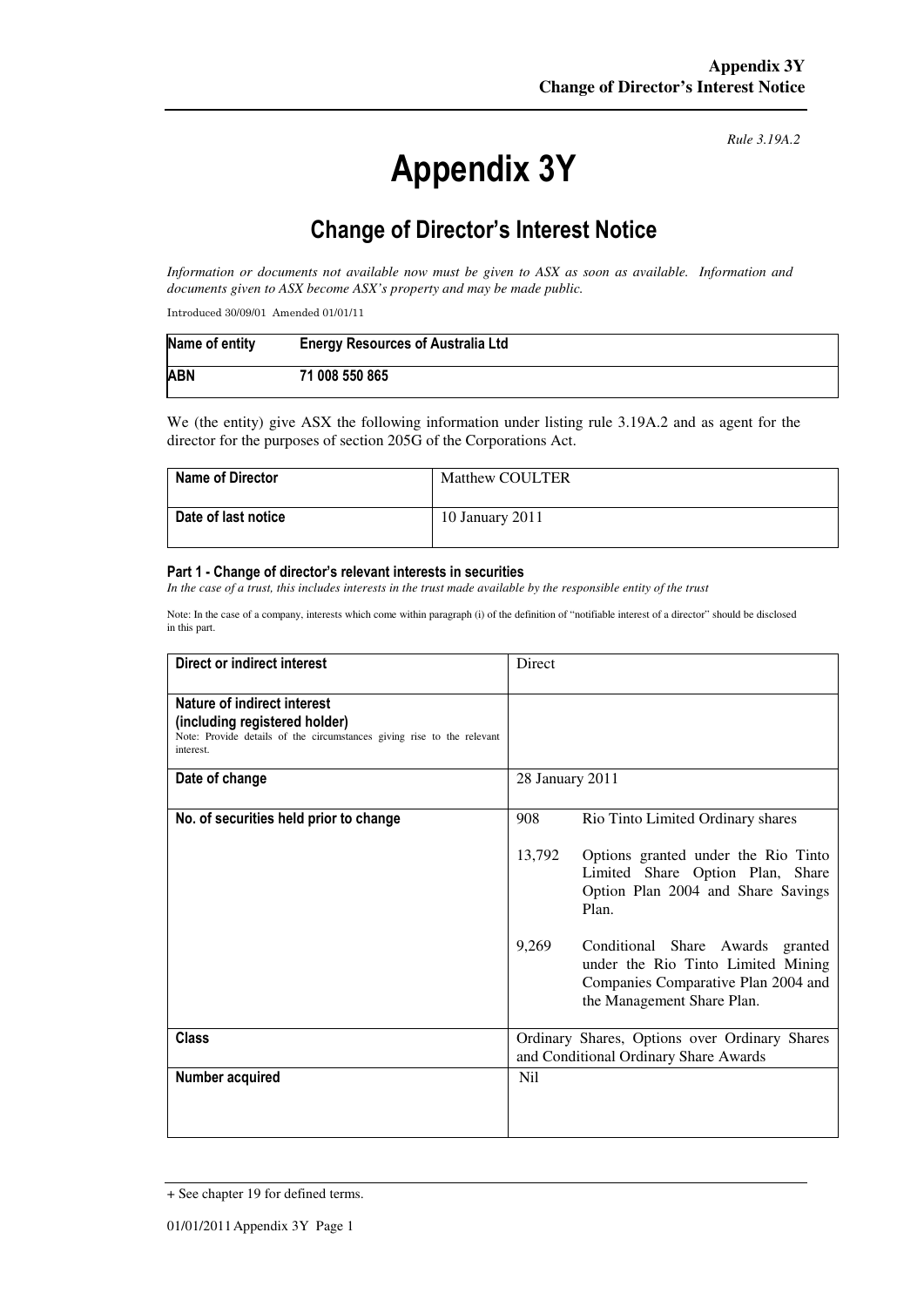| Number disposed                                                                                                                                                         | 712                           | Conditional share awards vested.                                                                                                                                                                                                          |
|-------------------------------------------------------------------------------------------------------------------------------------------------------------------------|-------------------------------|-------------------------------------------------------------------------------------------------------------------------------------------------------------------------------------------------------------------------------------------|
|                                                                                                                                                                         |                               |                                                                                                                                                                                                                                           |
| <b>Value/Consideration</b>                                                                                                                                              | See "Nature of Change" below. |                                                                                                                                                                                                                                           |
| Note: If consideration is non-cash, provide details and estimated valuation                                                                                             |                               |                                                                                                                                                                                                                                           |
| No. of securities held after change                                                                                                                                     | 908                           | Rio Tinto Limited Ordinary shares                                                                                                                                                                                                         |
|                                                                                                                                                                         | 13,792                        | Options granted under the Rio Tinto<br>Limited Share Option Plan, Share<br>Option Plan 2004 and Share Savings<br>Plan.                                                                                                                    |
|                                                                                                                                                                         | 8,557                         | Conditional Share Awards granted<br>under the Rio Tinto Limited Mining<br>Companies Comparative Plan 2004 and<br>the Management Share Plan.                                                                                               |
| Nature of change<br>Example: on-market trade, off-market trade, exercise of options, issue of<br>securities under dividend reinvestment plan, participation in buy-back | 712                           | Conditional Share<br>Awards<br>granted<br>Rio<br>Tinto<br>Limited<br>the<br>under<br>Management Share Plan vested in<br>accordance with the Plan Rules and the<br>resultant share were sold on market at<br>a price of \$86.32 per share. |

### Part 2 – Change of director's interests in contracts

Note: In the case of a company, interests which come within paragraph (ii) of the definition of "notifiable interest of a director" should be disclosed in this part.

| <b>Detail of contract</b>                                                                                                                                                   | N/A |
|-----------------------------------------------------------------------------------------------------------------------------------------------------------------------------|-----|
| <b>Nature of interest</b>                                                                                                                                                   | N/A |
| Name of registered holder<br>(if issued securities)                                                                                                                         | N/A |
| Date of change                                                                                                                                                              | N/A |
| No. and class of securities to which interest<br>related prior to change<br>Note: Details are only required for a contract in relation to which the<br>interest has changed | N/A |
| Interest acquired                                                                                                                                                           | N/A |
| Interest disposed                                                                                                                                                           | N/A |
| <b>Value/Consideration</b><br>Note: If consideration is non-cash, provide details and an estimated<br>valuation                                                             | N/A |
| Interest after change                                                                                                                                                       | N/A |

<sup>+</sup> See chapter 19 for defined terms.